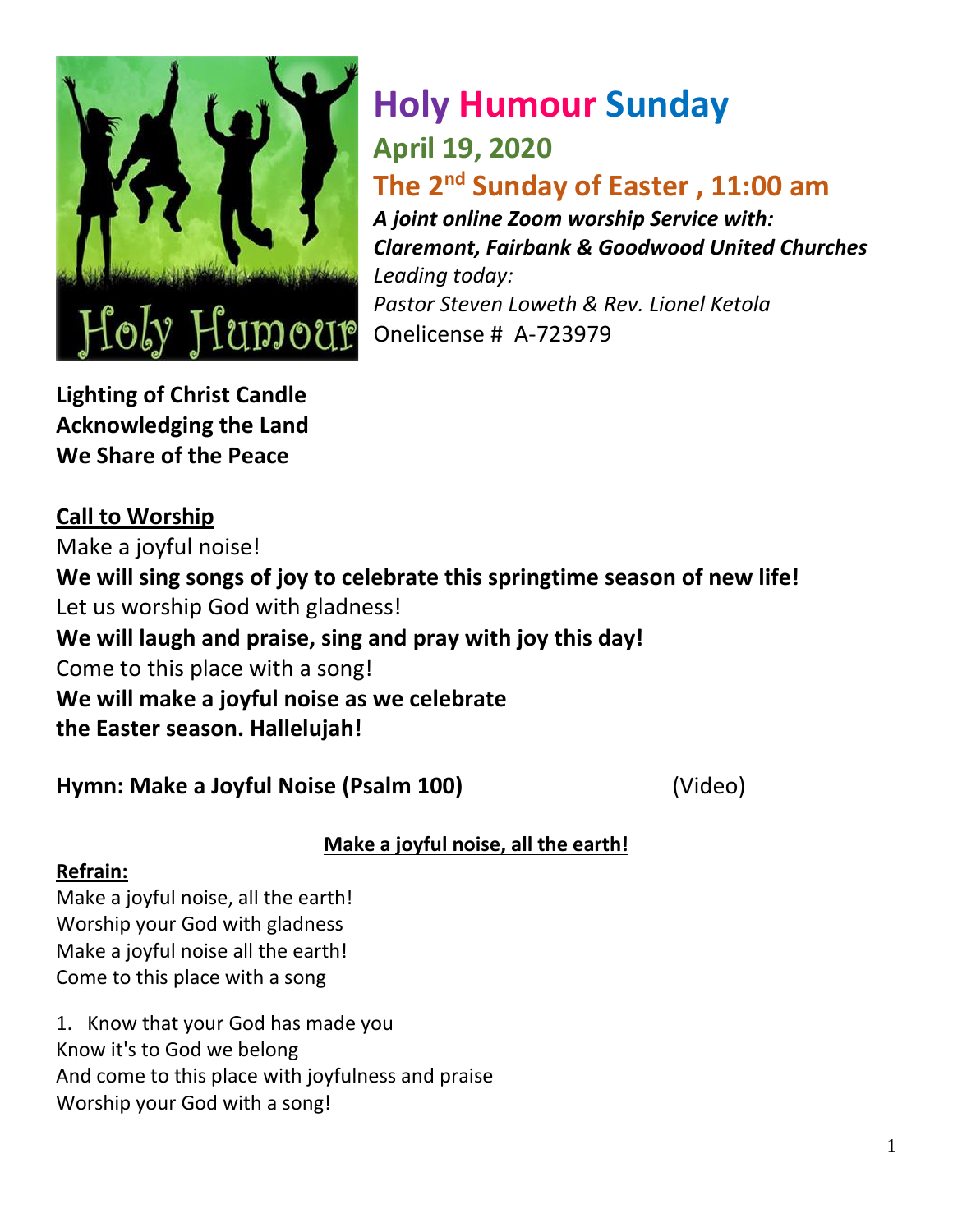2. Enter these gates thanksgiving Enter these courts with praise Sing thanks to your God and bless this holy name Worship your God with a song!

3. Ages through endless ages Seasons of endless years The love of our Maker ever shall endure Worship your God with a song!

#### **Opening Prayer**

God of laughter and light, we gather this morning to celebrate the wonder of your love that brings light out of shadows, life out of death, and springtime out of the cold and snow of winter. May our worship bring you joy as we are filled with the Spirit's lively energy. We can't help but let our praise overflow into laughter. This we pray in the name of the Risen One. Amen

#### **\*Song of Praise: All God's Critters** (Video)

#### **We Open our Hearts to the Spirit's Voice**

- One: Whether you take what is written in the Bible as fact, metaphor, myth or story, listen to these words now, for the meaning that they hold for you this day.
- **All: May the Spirit bless us with wisdom and wonder, as we ponder the meaning of these words in our lives.**

**Psalm: Psalm 150** (Video)

#### **First Reading: 1 Peter 1:3-9**

<sup>3</sup>Blessed be the God and Father of our Lord Jesus Christ! By his great mercy he has given us a new birth into a living hope through the resurrection of Jesus Christ from the dead, <sup>4</sup>and into an inheritance that is imperishable, undefiled, and unfading, kept in heaven for you,  $5$ who are being protected by the power of God through faith for a salvation ready to be revealed in the last time.

 $6$ In this you rejoice, even if now for a little while you have had to suffer various trials,  $7$ so that the genuineness of your faith—being more precious than gold that, though perishable, is tested by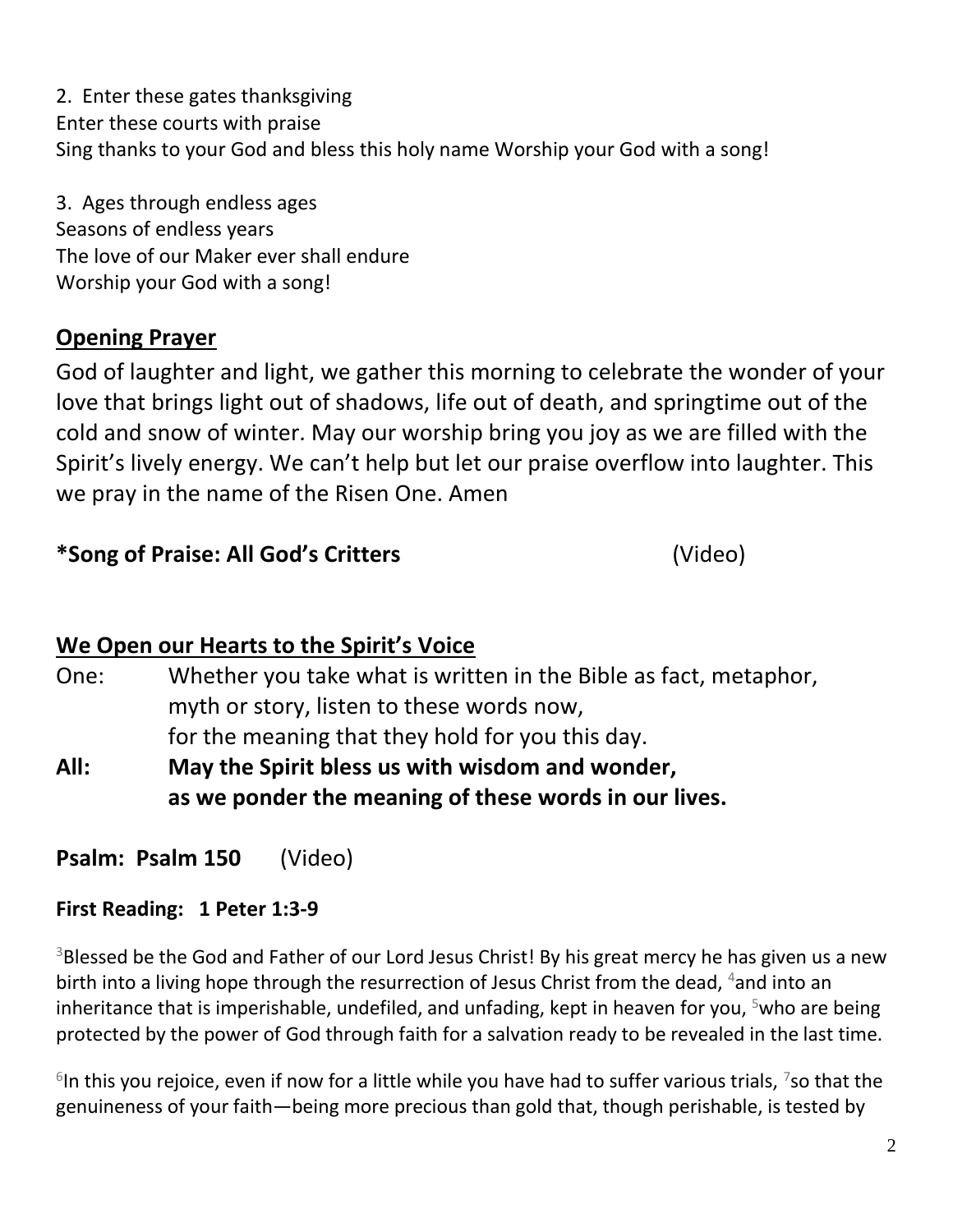fire—may be found to result in praise and glory and honor when Jesus Christ is revealed. <sup>8</sup>Although you have not seen him, you love him; and even though you do not see him now, you believe in him and rejoice with an indescribable and glorious joy, <sup>9</sup>for you are receiving the outcome of your faith, the salvation of your souls.

#### **Sung Gospel Acclamation (Video)**

#### **The Holy Gospel according to John 20:19-31**

When it was evening on that day, the first day of the week, and the doors of the house where the disciples had met were locked for fear of the Jews, Jesus came and stood among them and said, "Peace be with you." <sup>20</sup> After he said this, he showed them his hands and his side. Then the disciples rejoiced when they saw the Lord.  $21$  Jesus said to them again, "Peace be with you. As the Father has sent me, so I send you." <sup>22</sup>When he had said this, he breathed on them and said to them, "Receive the Holy Spirit. <sup>23</sup>If you forgive the sins of any, they are forgiven them; if you retain the sins of any, they are retained."  $^{24}$ But Thomas (who was called the Twin), one of the twelve, was not with them when Jesus came.  $25$ So the other disciples told him, "We have seen the Lord." But he said to them, "Unless I see the mark of the nails in his hands, and put my finger in the mark of the nails and my hand in his side, I will not believe."

<sup>26</sup>A week later his disciples were again in the house, and Thomas was with them. Although the doors were shut, Jesus came and stood among them and said, "Peace be with you." <sup>27</sup>Then he said to Thomas, "Put your finger here and see my hands. Reach out your hand and put it in my side. Do not doubt but believe."  $^{28}$ Thomas answered him, "My Lord and my God!"  $^{29}$ Jesus said to him, "Have you believed because you have seen me? Blessed are those who have not seen and yet have come to believe."  $30$ Now Jesus did many other signs in the presence of his disciples, which are not written in this book.  $31$ But these are written so that you may come to believe that Jesus is the Messiah, the Son of God, and that through believing you may have life in his name.

### **Some Thoughts from Rev. Lionel**

*In today's Gospel text, the disciples are hidden in fear, behind closed (locked!) doors. This feels familiar, especially as we 'physical distance' at home during the COVID-19 pandemic. I've heard members of our churches talk about the palpable feelings of fear and anxiety, not just behind our closed doors, but even in our grocery stores as we dart past each other to gather together the essentials for life. And yet, in the midst of this, in the midst of our fear and anxiety, Jesus appears and says words of deep comfort to the disciples: "Peace be with you!" And he invites his disciples to do something that we are so fearful to do – to reach out (beyond*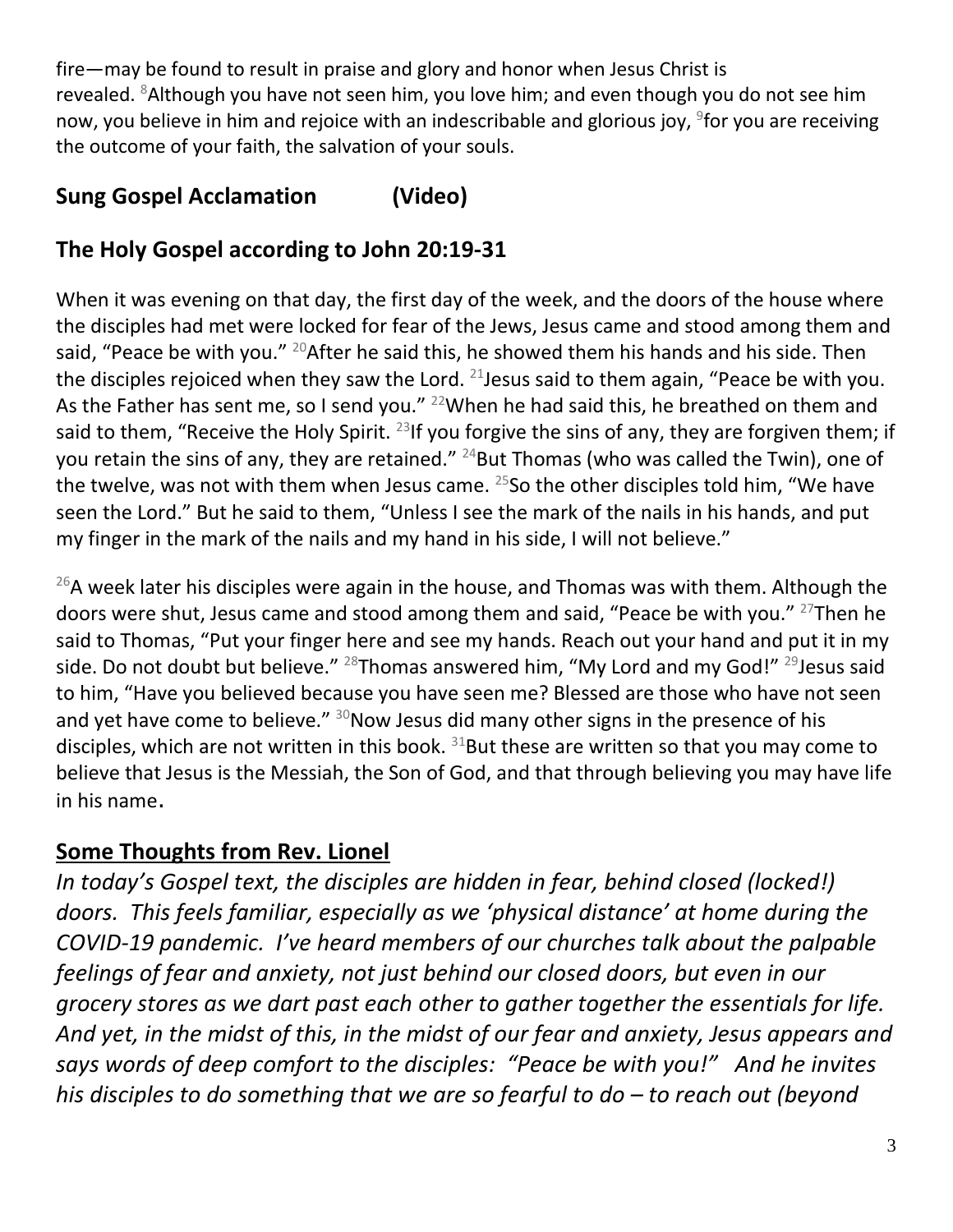*our safe 2 meters of physical distancing) and touch him, to feel his presence, to feel his assurance, to feel his love, to feel his Risen Life present among us. As we journey further into these days of 'social distancing', waiting and watching for what is to come, what do we need the Risen Christ to gift us with … as he steps past our closed doors, past our fears, past our anxieties, and into our lives, and our struggles and our fears? How can the Risen One break into our lives today to ground us more deeply in faith in a more hopeful way? May his Risen presence fill us with hope and encouragement, even in ways that surprise us! Amen.* 

#### **Hymn of the Day: O Happy Day (Video)**

#### **Invitation to the Offering**

#### **Prayer of Dedication for the Gifts**

Tender God, we offer with joy and thanksgiving our time, our abilities, our resources – signs of your gracious love. Receive them for the sake of the One who brought healing, life and laughter to all – Jesus the Christ. Amen.

#### **Prayers of the People**

*Amid the laughter and celebration of this day, it's good that we pause and remember that many carry burdens that need not be carried alone.*

God of grace, God of love and laughter, we thank you that we are so wondrously created and that we are made for relationship with you and with one another. We thank you for laughter with friends and loved ones. We thank you for the laughter of children, and the song it creates in our hearts.

By your great unending love, you inspire in us a spirit of imagination and creativity. Help us to use that spirit to play more, to laugh more, and to create beauty in every way possible. Remind us to laugh out loud, for doing so will heal some of the wounds within us. Not all, but some.

God, we pray for those who cannot find their laughter today. For those who are grieving, or suffering illness of body, mind or spirit...for those who are lonely and in need of someone to share their time and friendship... for those who have not yet moved into the season and spirit of Easter and find themselves struggling in the gloom of Good Friday.

May these and the troubles of all your people be soothed, blessed, and comforted by your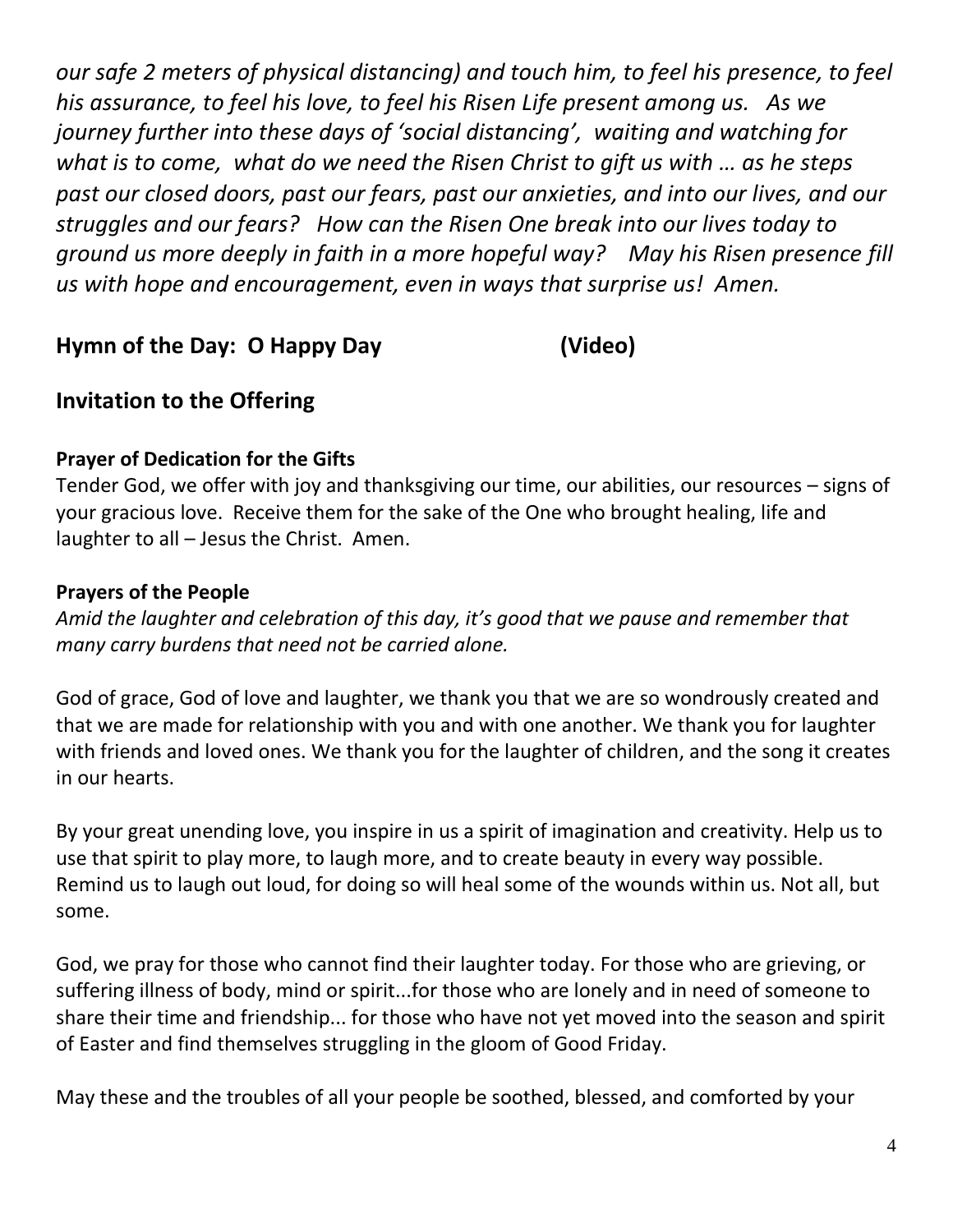holy presence. May we each find the laughter within us that sets our spirits free, and in that freedom, may we take your love into every part of our lives. These and all the prayers of our hearts we offer now in the name of Jesus, who taught us to pray together saying/singing…

**Closing Hymn: Joyful Joyful (Video)**

#### **Blessing and Commissioning**

Somebody once said: "There are three stages in Life: Childhood and Youth, Middle Age, and "My, you're looking good!"

So whatever stage you are at, and wherever you are in life's journey may you know that you are deeply loved by God.

May you go forth with a joyful song on your lips, with peace in your soul and laughter in your heart. May you can share God's joyful and life-giving presence with many!

And the blessing of God: Creator, Christ and Holy Spirit Be with you now and always! Amen!

#### **Sung Blessing: Go Now in Peace** (Video)

Go now in peace. Never be afraid. God will go with you each hour of every day. Go now in faith, steadfast, strong and true. Know God will guide you in all you do. Go now in love, and show you believe. Reach out to others so all the world can see. God will be there watching from above. Go now in peace, in faith, and in love. Amen, Amen, Amen.